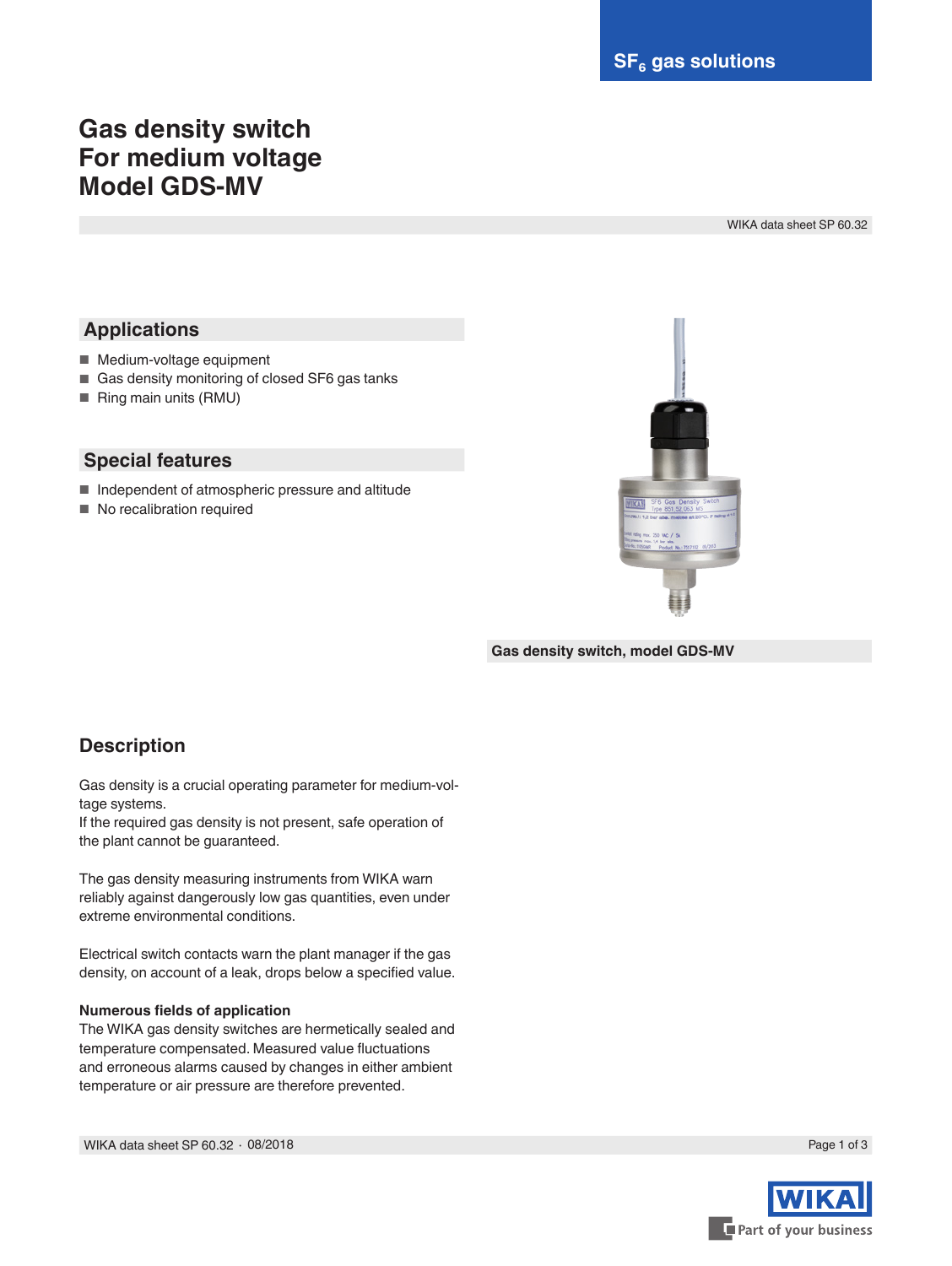| <b>Specifications</b>                            |                                                                                                                                                                                            |
|--------------------------------------------------|--------------------------------------------------------------------------------------------------------------------------------------------------------------------------------------------|
| Max. pressure at 20 °C                           | 5 bar abs.                                                                                                                                                                                 |
| Permissible ambient temperature                  | Operation: -20  +60 °C (gaseous phase)<br>Storage: -40  +80 °C                                                                                                                             |
| Number of switch contacts                        | $1$ or $2$                                                                                                                                                                                 |
| <b>Switching function</b>                        | Normally open or closed                                                                                                                                                                    |
| <b>Switching directions</b>                      | Falling pressure or rising pressure                                                                                                                                                        |
| <b>Switch points</b>                             | Set to customer-specific value and secured                                                                                                                                                 |
| Minimum separation of switch points              | 50 mbar                                                                                                                                                                                    |
| <b>Switch hysteresis</b>                         | typically 50 mbar                                                                                                                                                                          |
| Load data                                        | 5 A / AC 250 V, 50 Hz                                                                                                                                                                      |
| <b>Accuracy</b>                                  | $\leq \pm 60$ mbar (at 20 °C: $\leq \pm 40$ mbar)                                                                                                                                          |
| High-voltage test (internal wiring against case) | 2 kV, 50 Hz, 1 s                                                                                                                                                                           |
| <b>Electrical connection</b>                     | Cable ends, not terminated, length 0.3 m                                                                                                                                                   |
| <b>Process connection</b>                        | G 1/4 B (EN 837), spanner width 14 mm, stainless steel<br>Other connections and connection locations on request.                                                                           |
| <b>Pressure element</b>                          | Stainless steel, welded<br>Gas-tight: Leak rate $\leq 1 \cdot 10^{-8}$ mbar $\cdot$ l / s<br>Test method: Helium mass spectrometry                                                         |
| Case (reference chamber)                         | Stainless steel, blank, welded with measuring system<br>Filling: $SF6$ gas<br>Leak tightness: Leak rate $\leq 1 \cdot 10^{-8}$ mbar $\cdot$ l / s<br>Test method: Helium mass spectrometry |
| Ingress protection                               | IP65 per EN 60529                                                                                                                                                                          |
| Weight                                           | approx. 0.4 kg                                                                                                                                                                             |
| <b>Compensation of gas mixtures</b>              | On request                                                                                                                                                                                 |

## **Dimensions in mm**